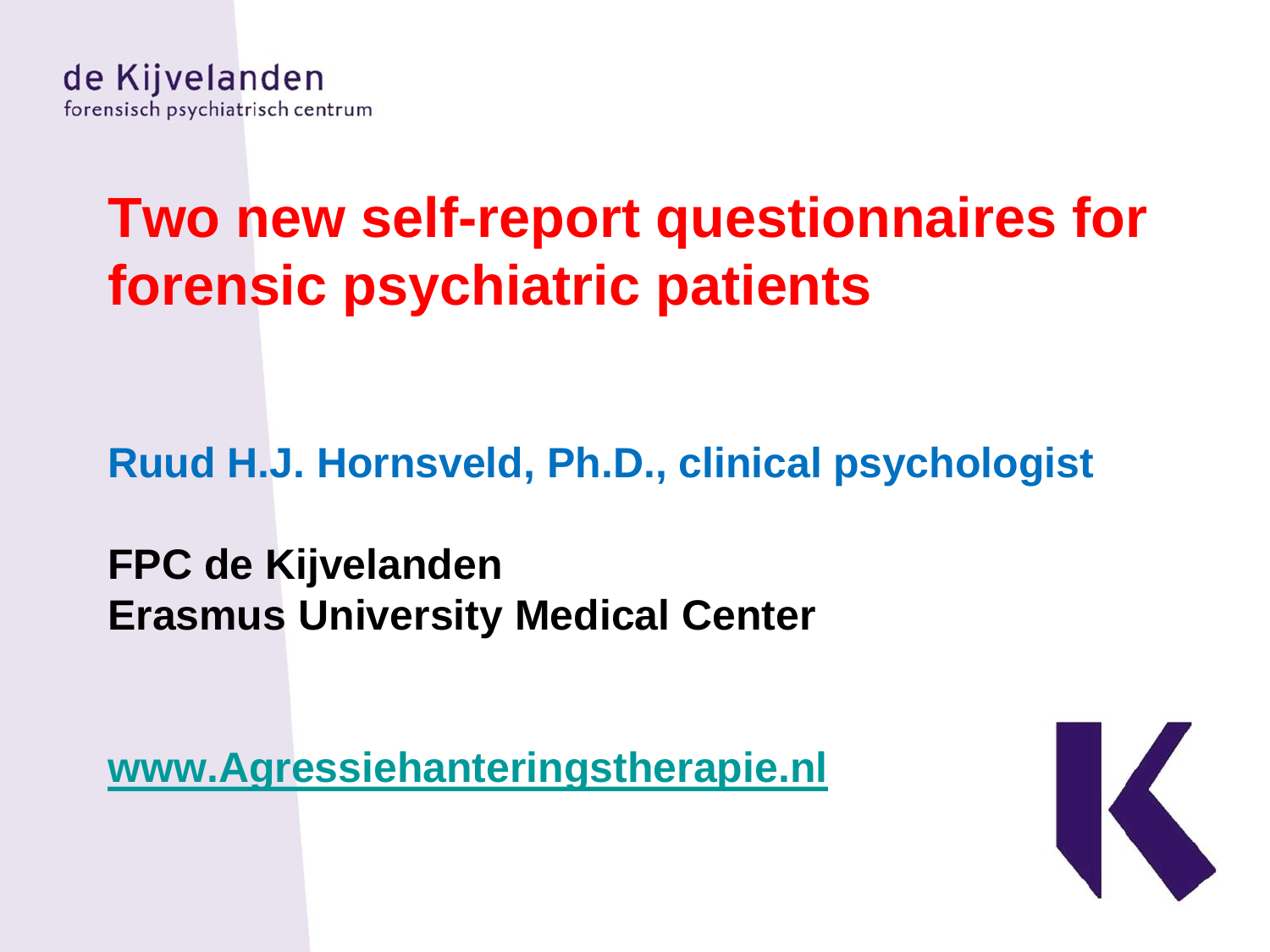#### **Why two new instruments?**

- • **Evaluation of treatment modules for specific dynamic criminogenic needs: moral maturity and attitudes toward women**
- • **Production measures instead of multiple-choice measures**
- • **Psychometric properties investigated in Dutch forensic psychiatric populations**

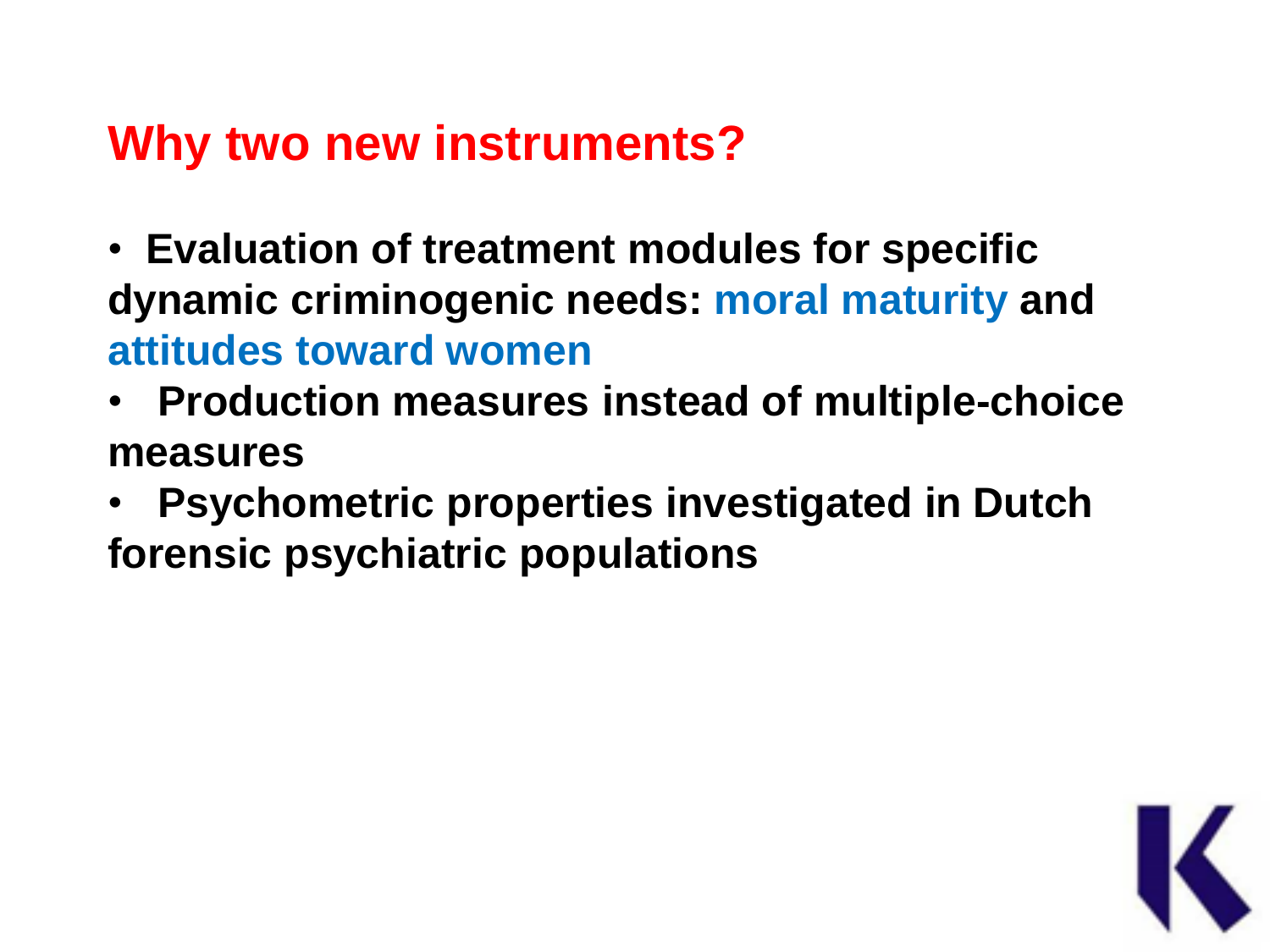# **Aggression Control Therapy-Long Version\***

- • **Anger management**
- • **Social skills**
- • **Moral reasoning**
- • **Prosocial thinking**
- • **Character formation (consequences of behavior on short and long term)**
- • **Prosocial network**
- • **Attitudes towards women**
- • **Evaluation and report**

#### **\* Hornsveld, Soe-Agnie, Donker, & Van der Wal (2008)**

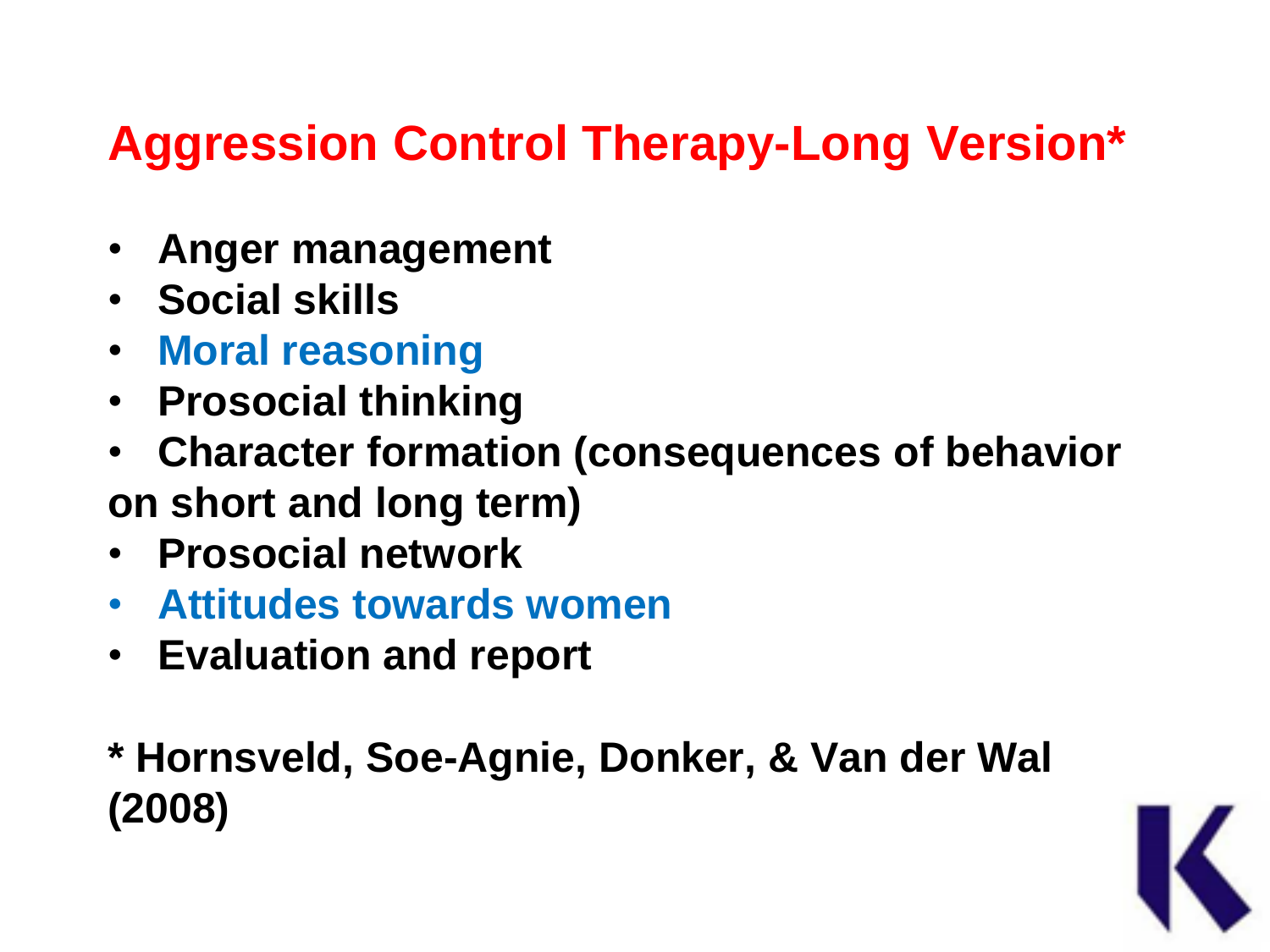# **Moral reasoning**

**Discussing the following problem situations**

- • **Jim's problem situation**
- • **Melvin's problem situation**
- • **Lesley's problem situation**
- • **Ronald's problem situation**
- • **Jan's problem situation**
- **Practicing a patient's moral dilemma**

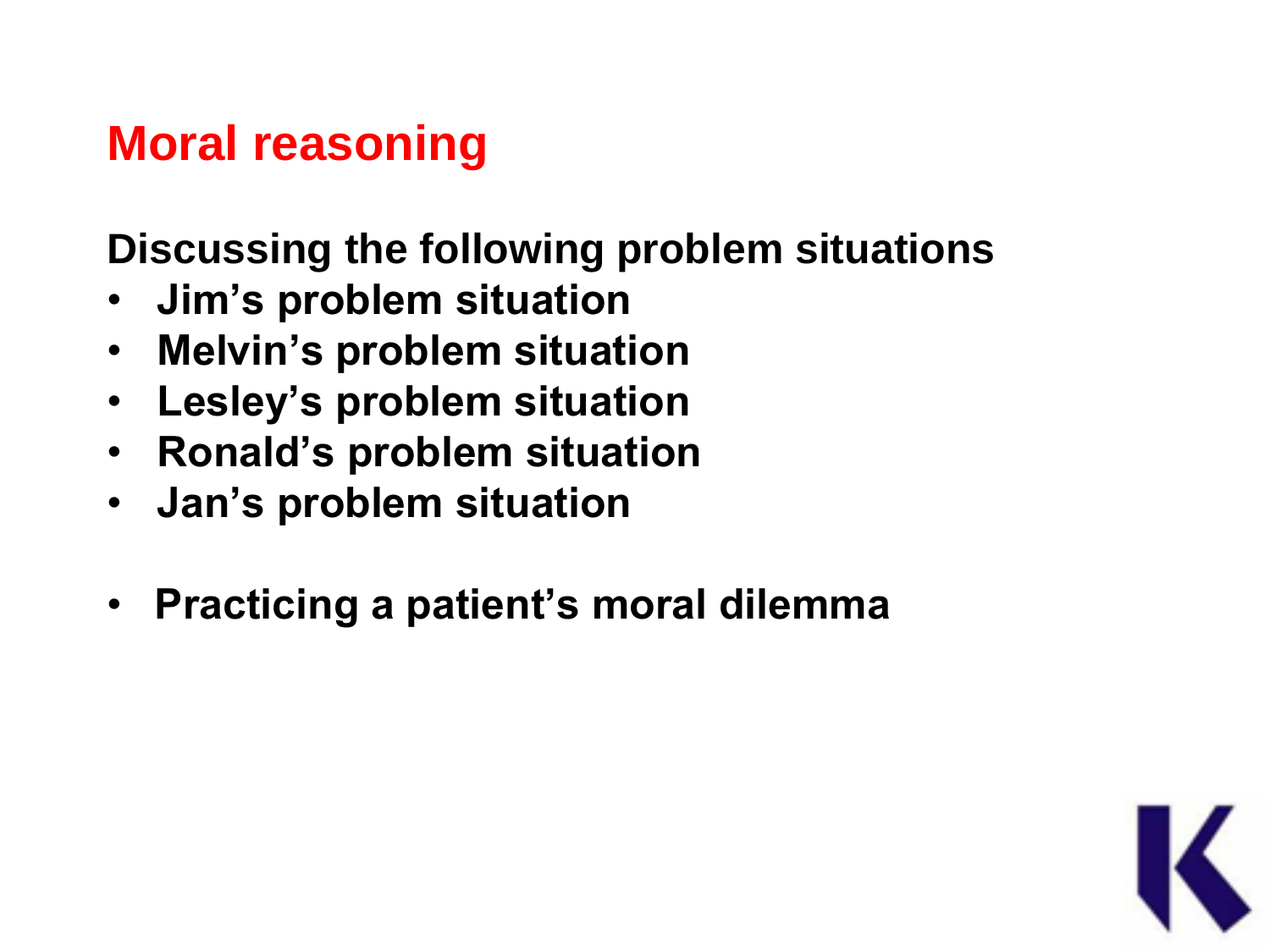#### **Attitudes towards women**

**Practicing the following skills:** 

- • **Showing a need of intimacy**
- • **Reacting on a refusal**
- • **Reacting on an approach**
- • **Discussing sexuality**
- • **Deepening of intimacy**

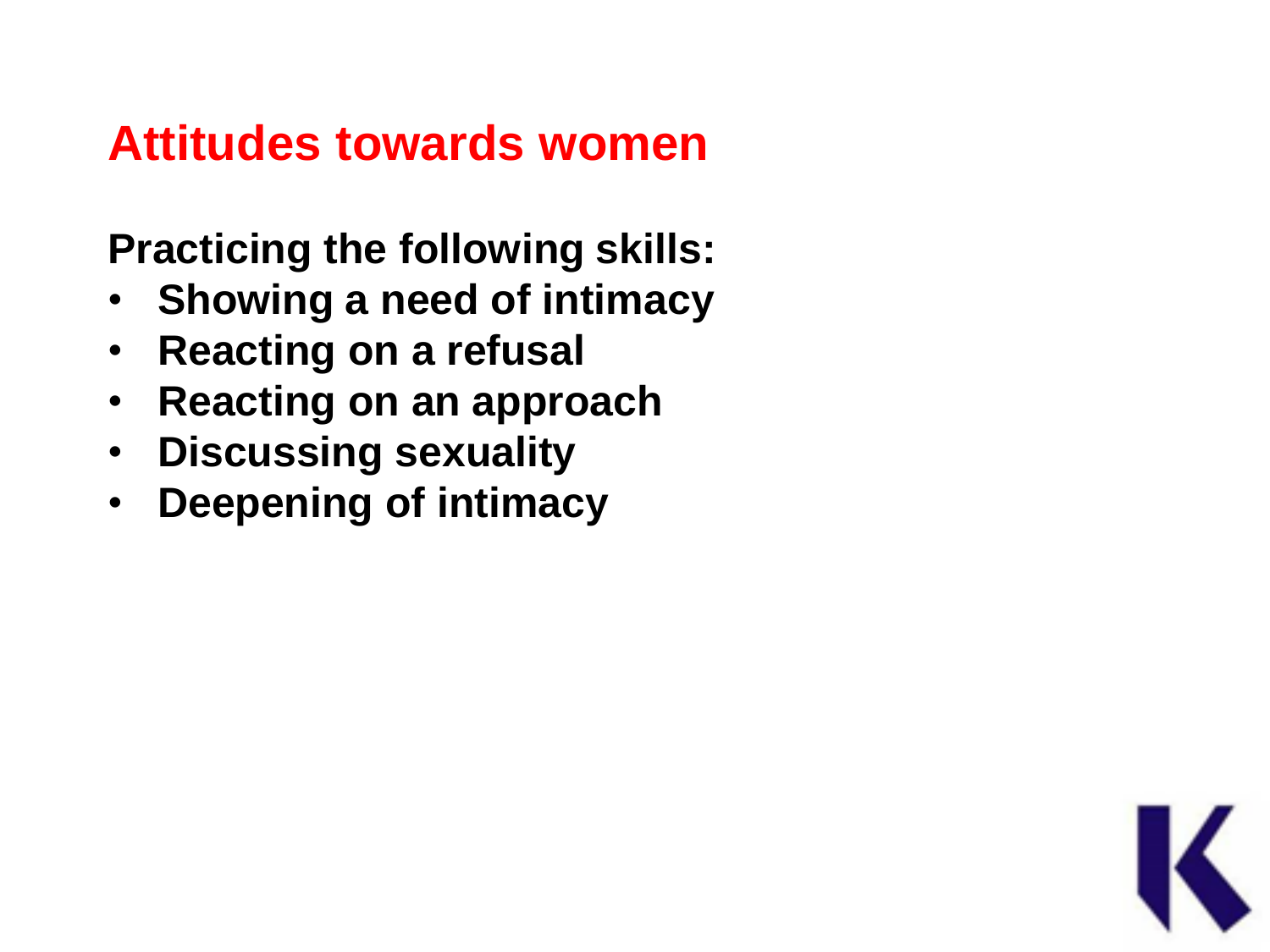# **Adapted Version of the Sociomoral Reflection Measure (SRM-AV)\***

**Sociomoral Reflection Measure-Short Form (SRM-SF; Gibbs, Basinger, & Fuller, 1992) measures moral maturity. First, respondents react on a statement about a moral dilemma by means of a three point scale: "very important," "important," and "not important." After that, they illustrate their reaction shortly in writing.**

**\* Hornsveld, Kraaimaat, & Zwets (2012)**

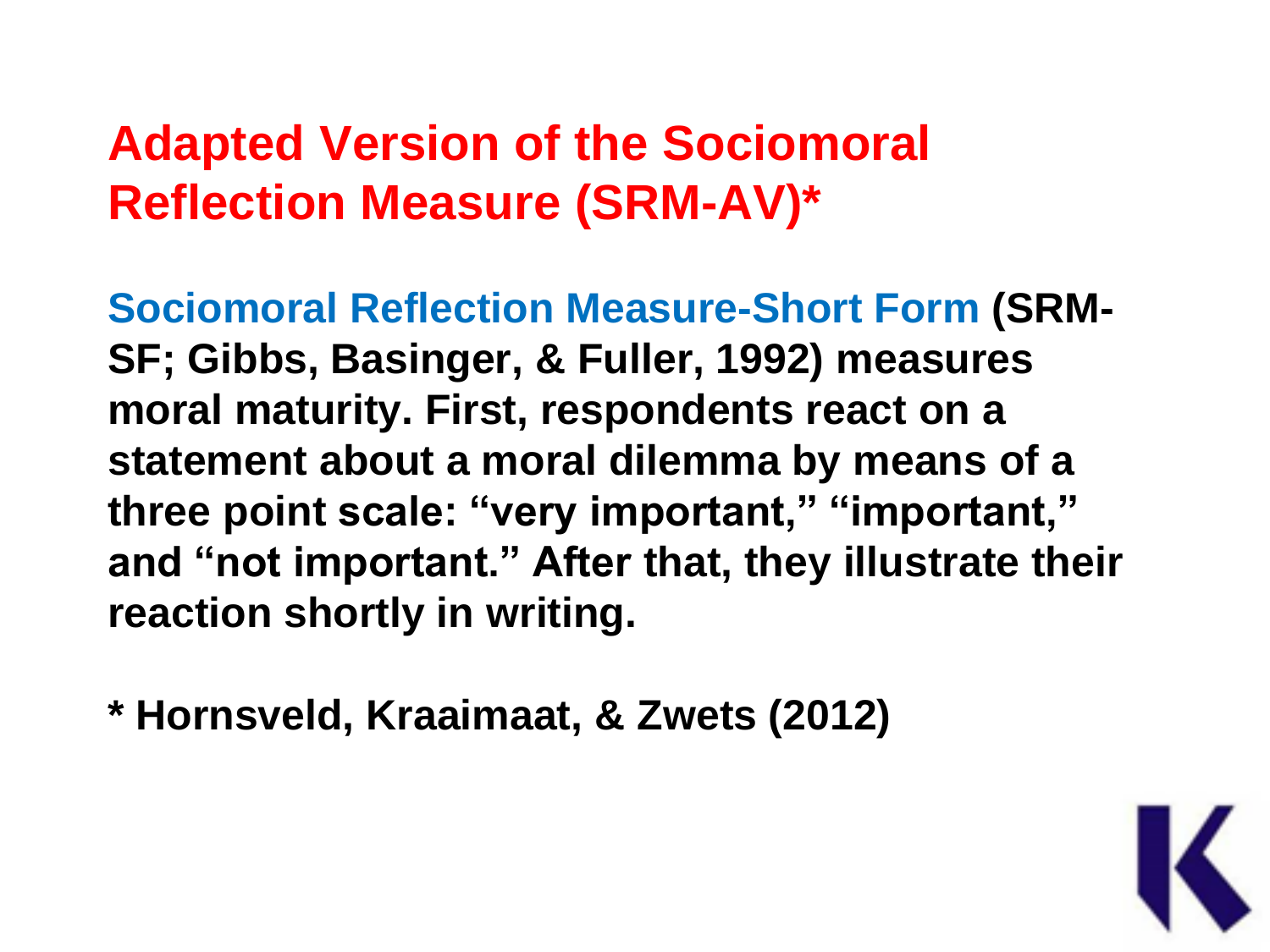# **Adapted Version of the Sociomoral Reflection Measure (SRM-AV)**

• **20 statements about moral dilemmas were added to the 11 propositions of the SRM-SF. For example: "How important is it for people not to steal things?"**

• **First, respondents react on a statement by means of a five point scale, running from "very unimportant" to "very important." After that, they justify their reaction shortly in writing.**

• **Written reactions are scored on a seven point scale, based on the four phases and three transitional phases of Gibbs et al. (1992).**

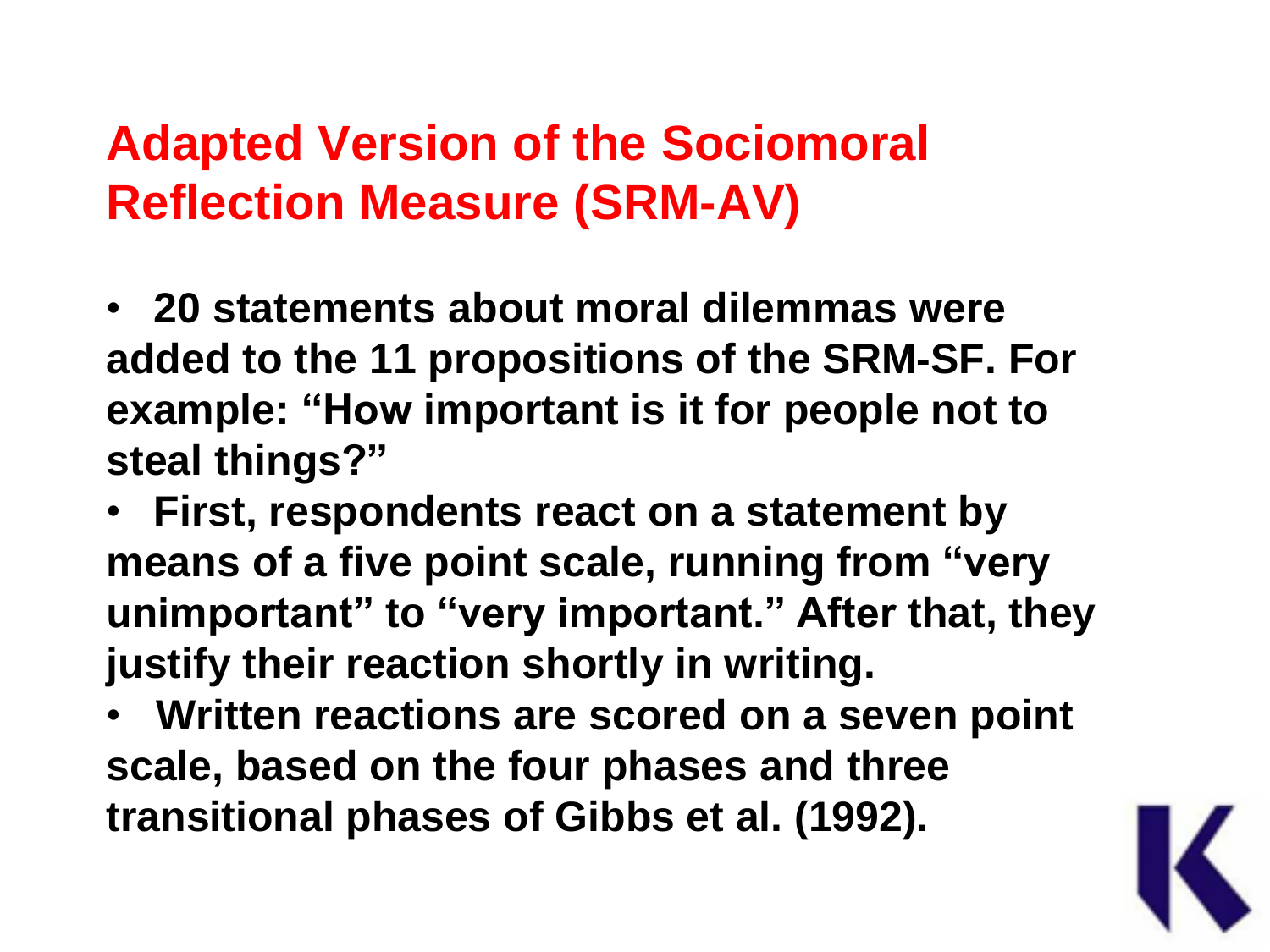# **Reliability**

- • **31-item version: interrater reliability = .86 in 25 inpatients**
- • **Removal of 11 items with the lowest interrater reliability**
- • **Remains a 20-item version: internal consistency**
- **= .94, interrater reliability = .84, and test-retest reliability = .77 in 71 inpatients**

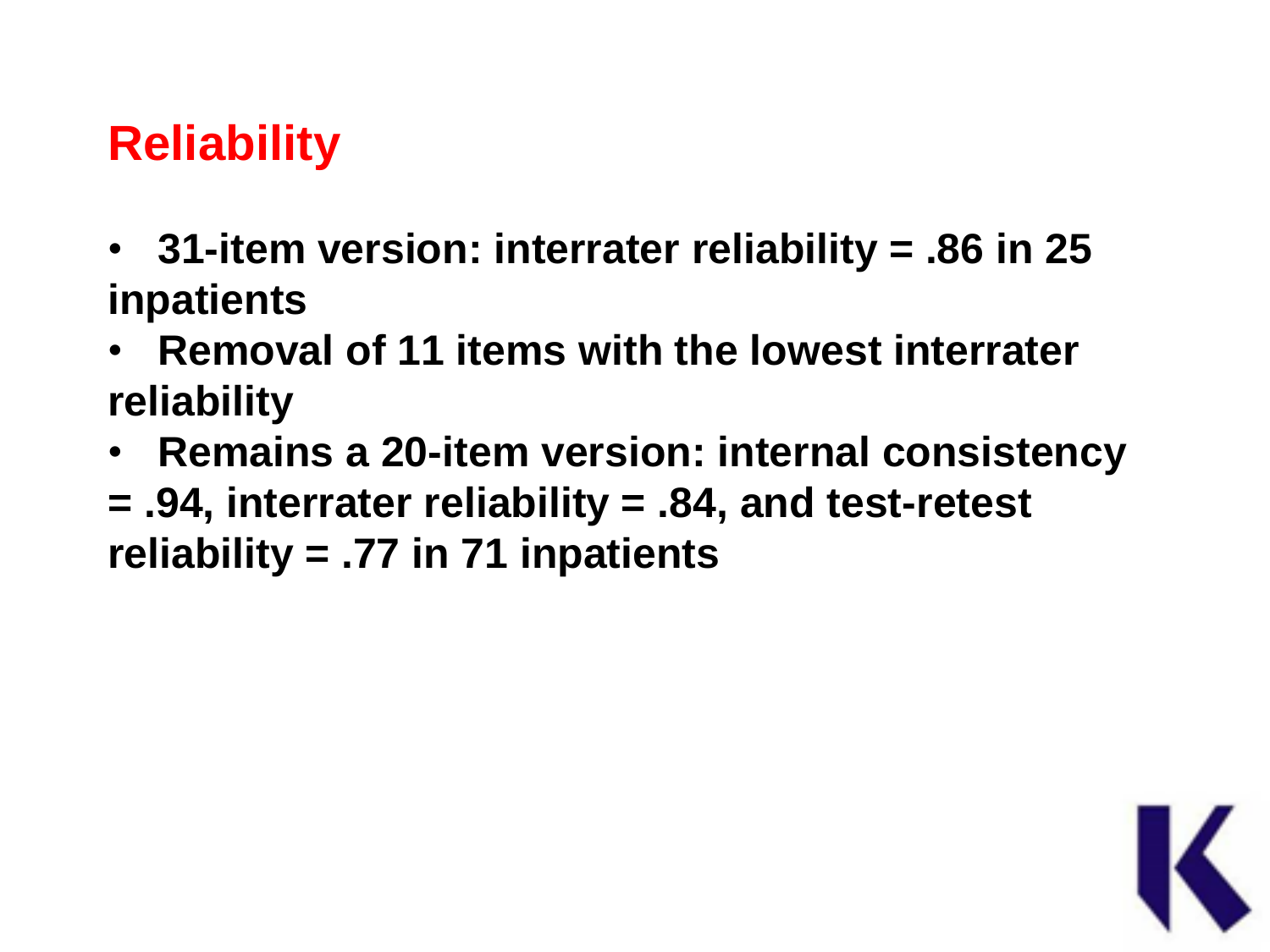#### **Provisional factor structure**

**Four provisional factors:**

**1. Expecting decent behavior from others (e.g., "How important is it for people to keep promises to friends?")**

**2. Addressing others with regard to their behavior (e.g., "Imagine that you notice a friend of yours is dealing in hard drugs. How important is it that dealing is prohibited?")**

**3. Exhibiting decent behavior to others (e.g., "In general, how important is it for people to be honest?") 4. Being helpful to others (e.g., "How important is it to help a physically disabled person when necessary?")**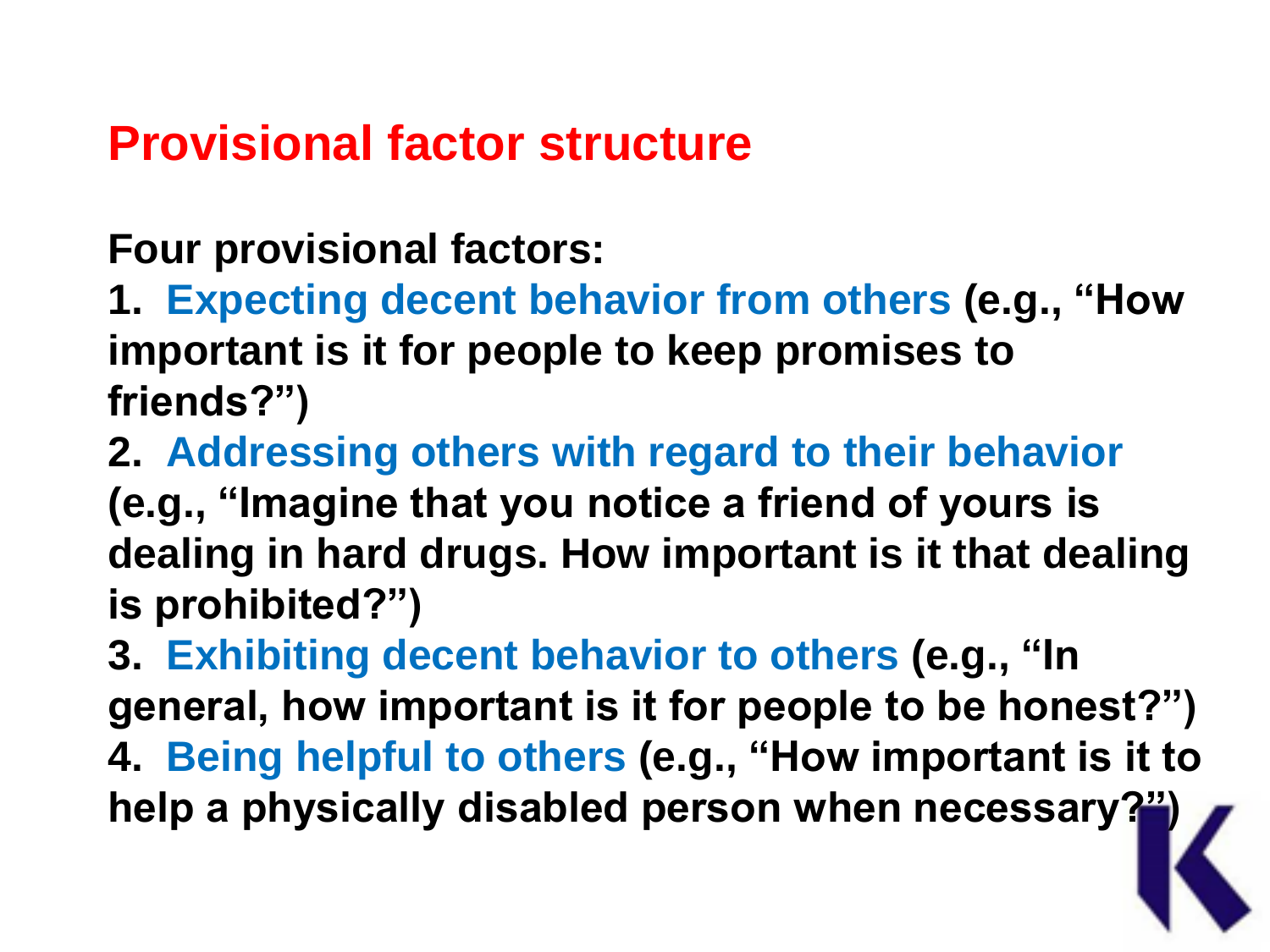#### **Validity in 132 inpatients and 33 outpatients**

|                |                            | <b>SRM-AV</b> |
|----------------|----------------------------|---------------|
| Age            |                            | $-22*$        |
| <b>PCL-R</b>   | <b>Psychopathy</b>         | $-13*$        |
|                | <b>Affective</b>           | $-15*$        |
|                | <b>Lifestyle</b>           | $-14*$        |
|                | <b>Antisocial</b>          | $-20*$        |
| <b>NEO-FFI</b> | <b>Neuroticism</b>         | .01           |
|                | <b>Agreeableness</b>       | $.26***$      |
| <b>STAS</b>    | <b>Trait anger</b>         | $-.10$        |
| <b>PFS-AV</b>  | <b>Hostility</b>           | $-13$         |
| <b>AQ-SF</b>   | <b>Physical aggression</b> | $-.02$        |
|                | <b>Verbal aggression</b>   | $-16*$        |

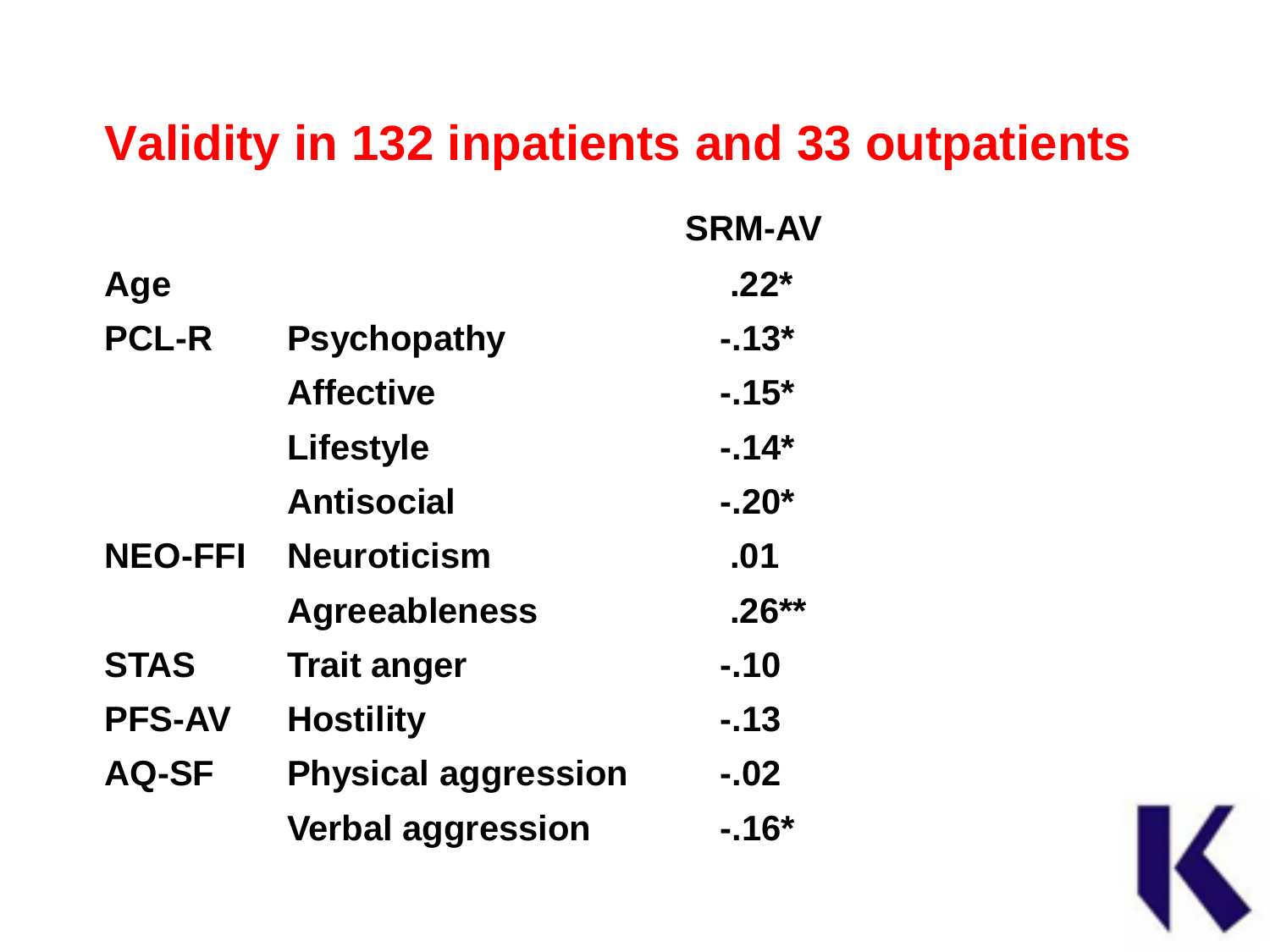# **Comparison with 65 soccer players and 87 secondary vocational students**

- • **The patient group had significantly lower total scores on the SRM-AV than the soccer players and the secondary vocational students**
- • **Regarding the four provisional factors of the SRM-AV, a significant difference between patients and soccer players was found on factor 1, 2, and 3.**
- • **The secondary vocational students scored significantly higher than the patients on all four factors**

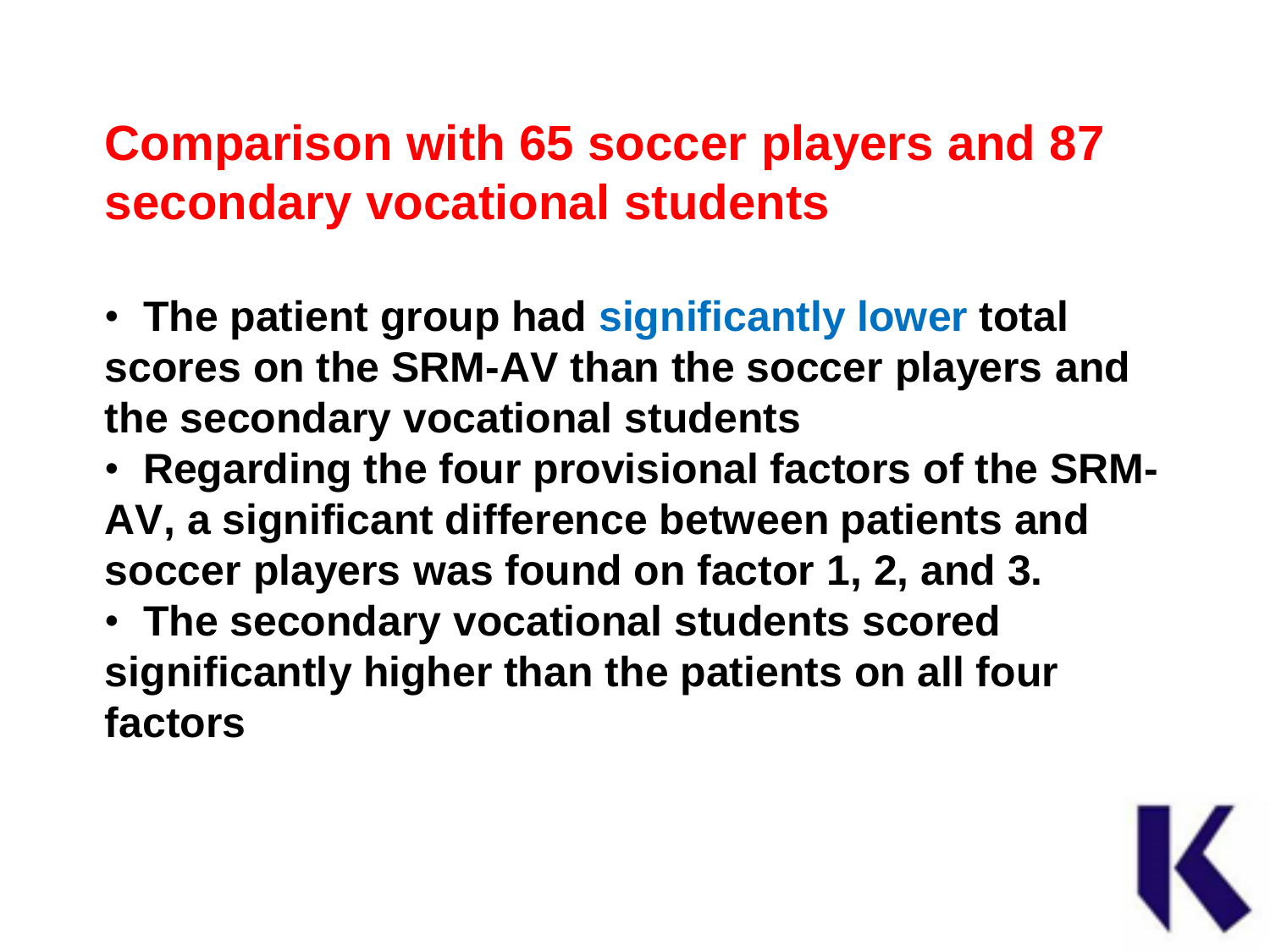#### **Provisional conclusions**

• **The finding that nine of the eleven items of the original SRM-SF could be part of the SRM-AV seems in line with the statement of Gibbs, Basinger, Grime, and Snarey (2007) that "multimethod convergence is found for common moral values …… across cultural groups."** 

• **However, regarding the other eleven items of the SRM-AV, responses may be determined by the context in which the instrument will be used (e.g., item 19: "How important is it that lesbian women are not discriminated?")**

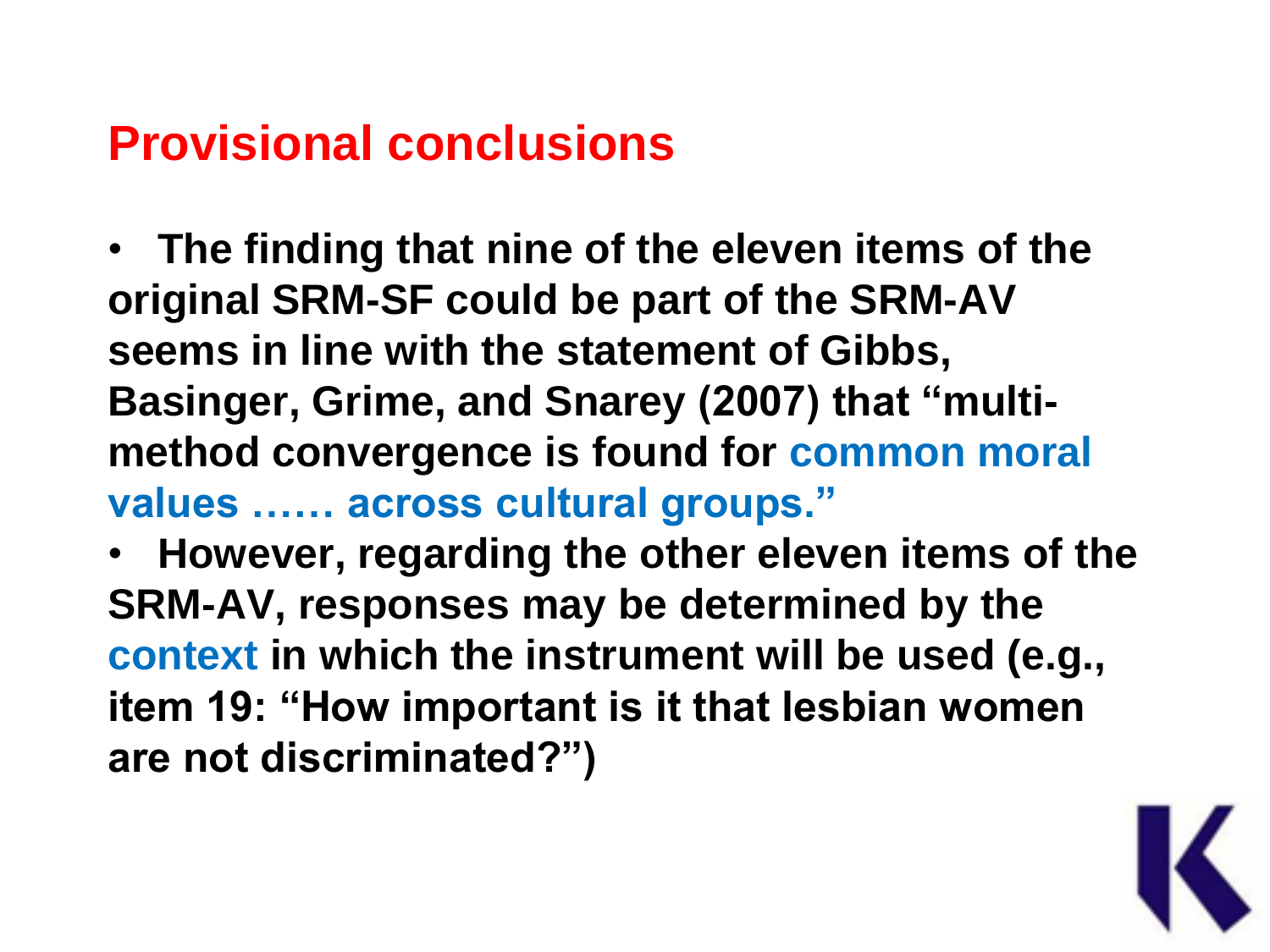# **Attitudes towards Women Inventory (AWI)\***

**Hypermasculine Inventory (HMI; Mosher & Sirkin, 1984) measures macho personality constellation:**

- **calloused sex attitudes toward women**
- **violence as manly**
- **danger as exciting**

**Attitudes toward Women Scale (AWS; Spence & Helmreich, 1972) measures people's beliefs about behaviors spheres that have traditionally been divided along gender lines but could be shared equally by men and women** 

**\* Hornsveld, Timonen, Kraaimaat, Zwets, & Kanters (2013)**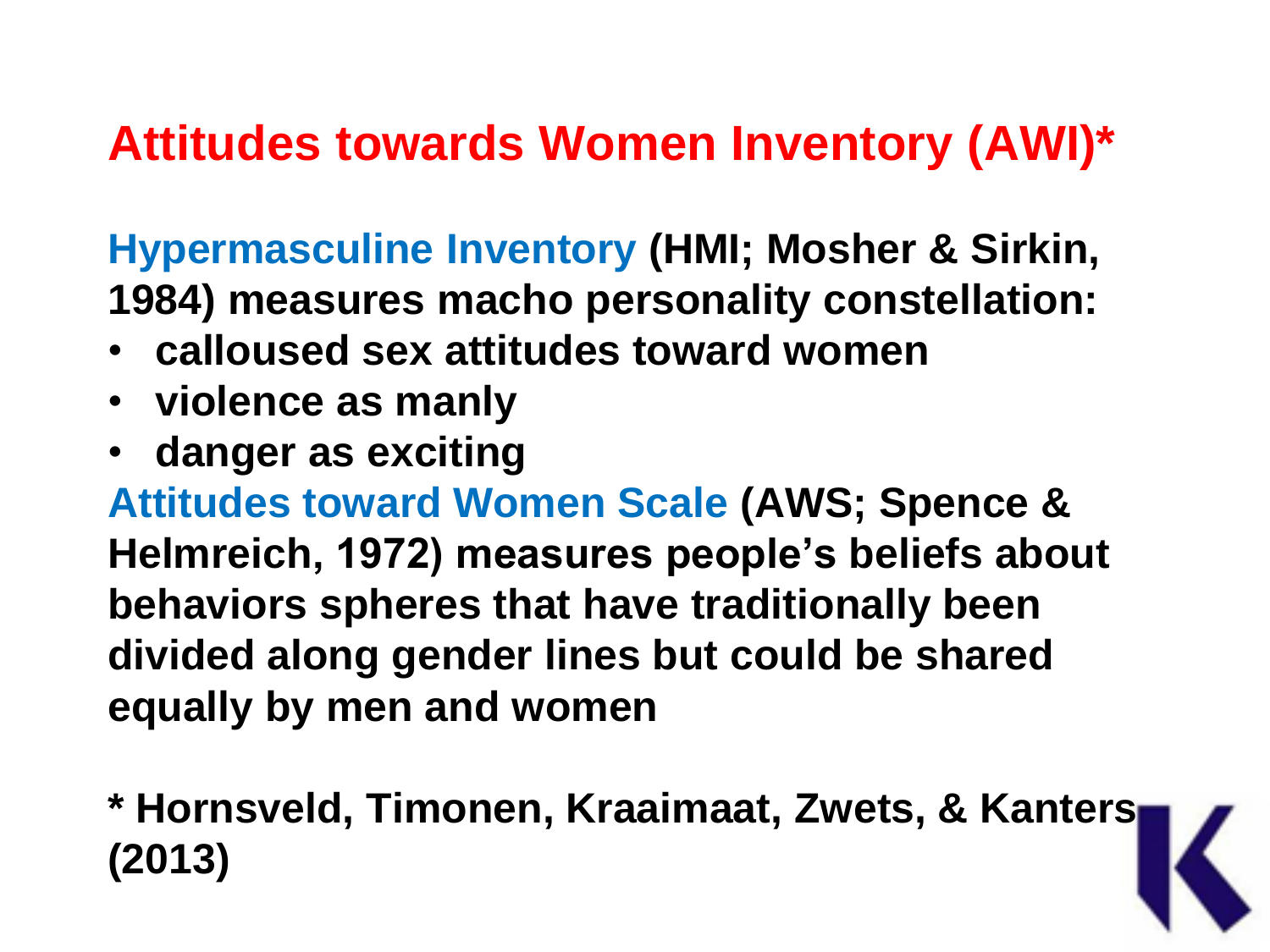### **Attitudes toward Women Inventory (AWI)**

- • **Items derived from HMI, AWS and clinical practice. For example: "A woman who has sex with many men is a slut."**
- • **First, respondents react on a statement by means of a five point scale, running from "totally disagree" to "totally agree." After that, they illustrate their reaction shortly in writing.**
- • **Written reactions are scored on a seven point scale, running from "not at all masculine" to "extremely masculine."**

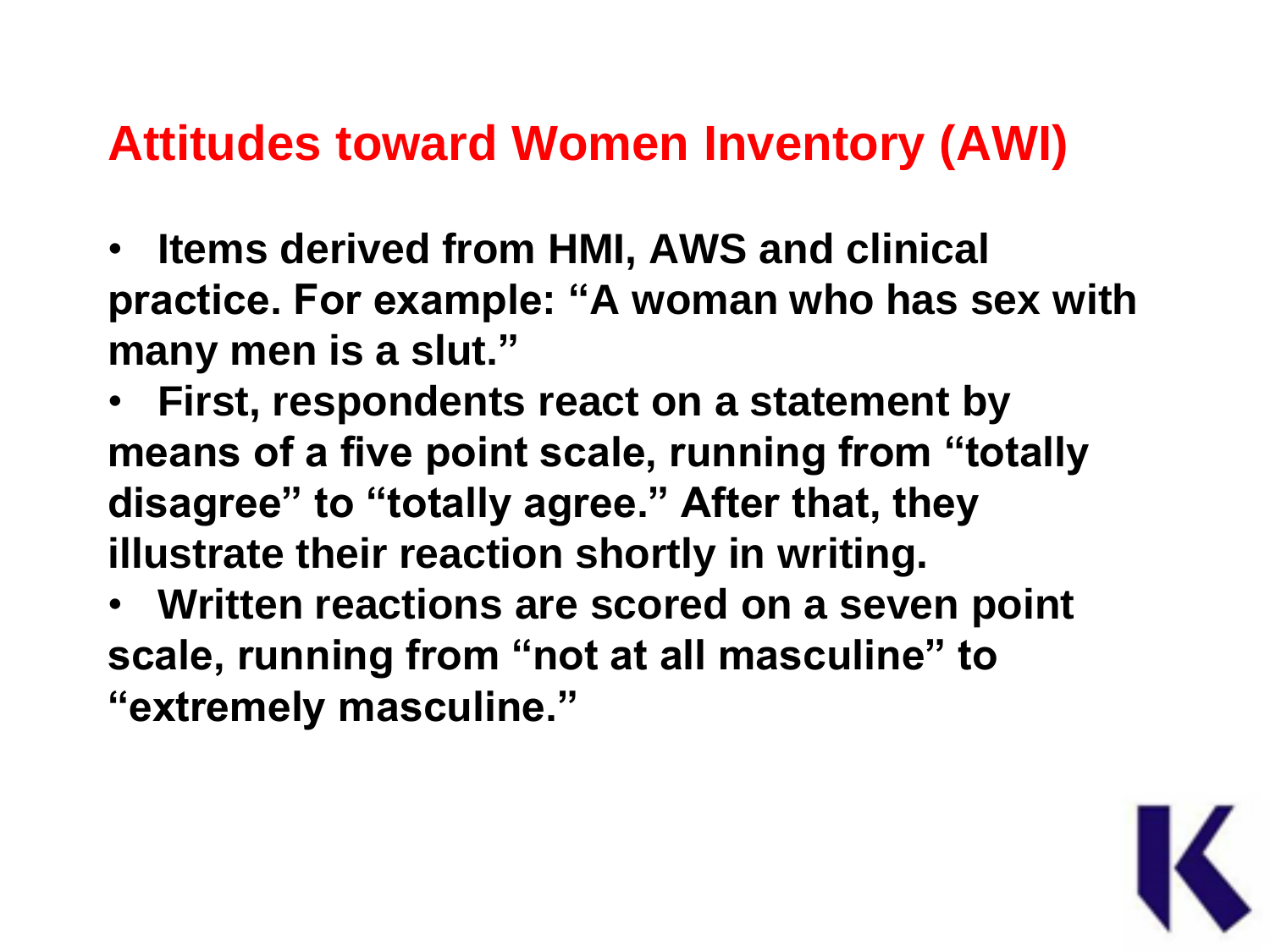# **Reliability**

- • **28-item version: internal consistency = .76, inter rater reliability = .89 in 33 inpatients**
- • **Removal of items with an interrater reliability of .65 or lower and items with an item-total correlation lower than .30**
- • **Remains a 12-item version: internal consistency**
- **= .82, interrater reliability = .94**
- • **Test-retest reliability = .85 in 52 inpatients**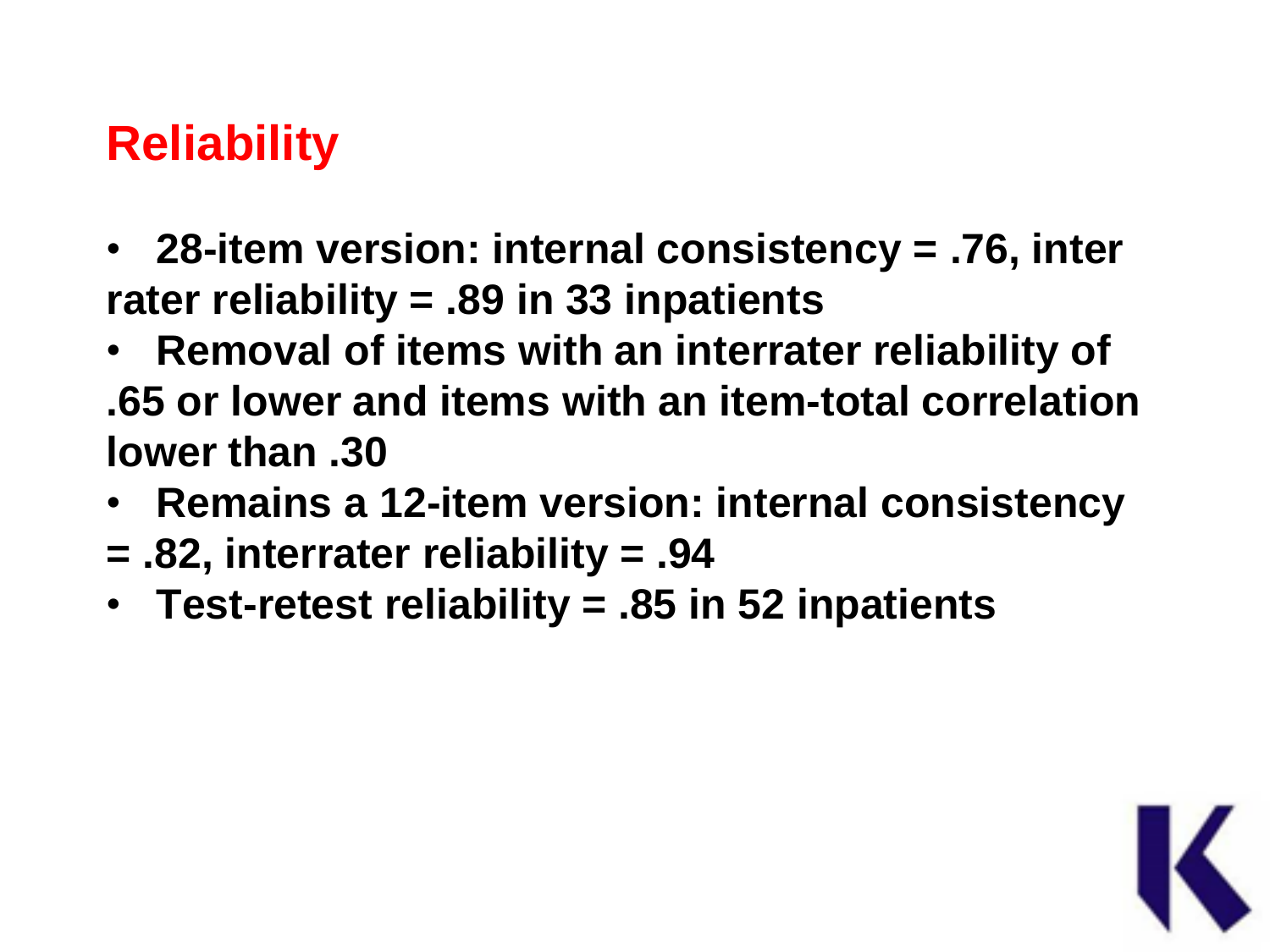#### **Provisional factor structure**

**Three provisional factors:**

**1. Sexist behavior of men (e.g., "If a woman is drunk, you are allowed to do everything with her.") 2. Inappropriate behavior of women (e.g., "It is inappropriate when a woman proposes to a man.") 3. Duties of women (e.g., "Women should be busy with raising their kids instead of trying to make a career.").**

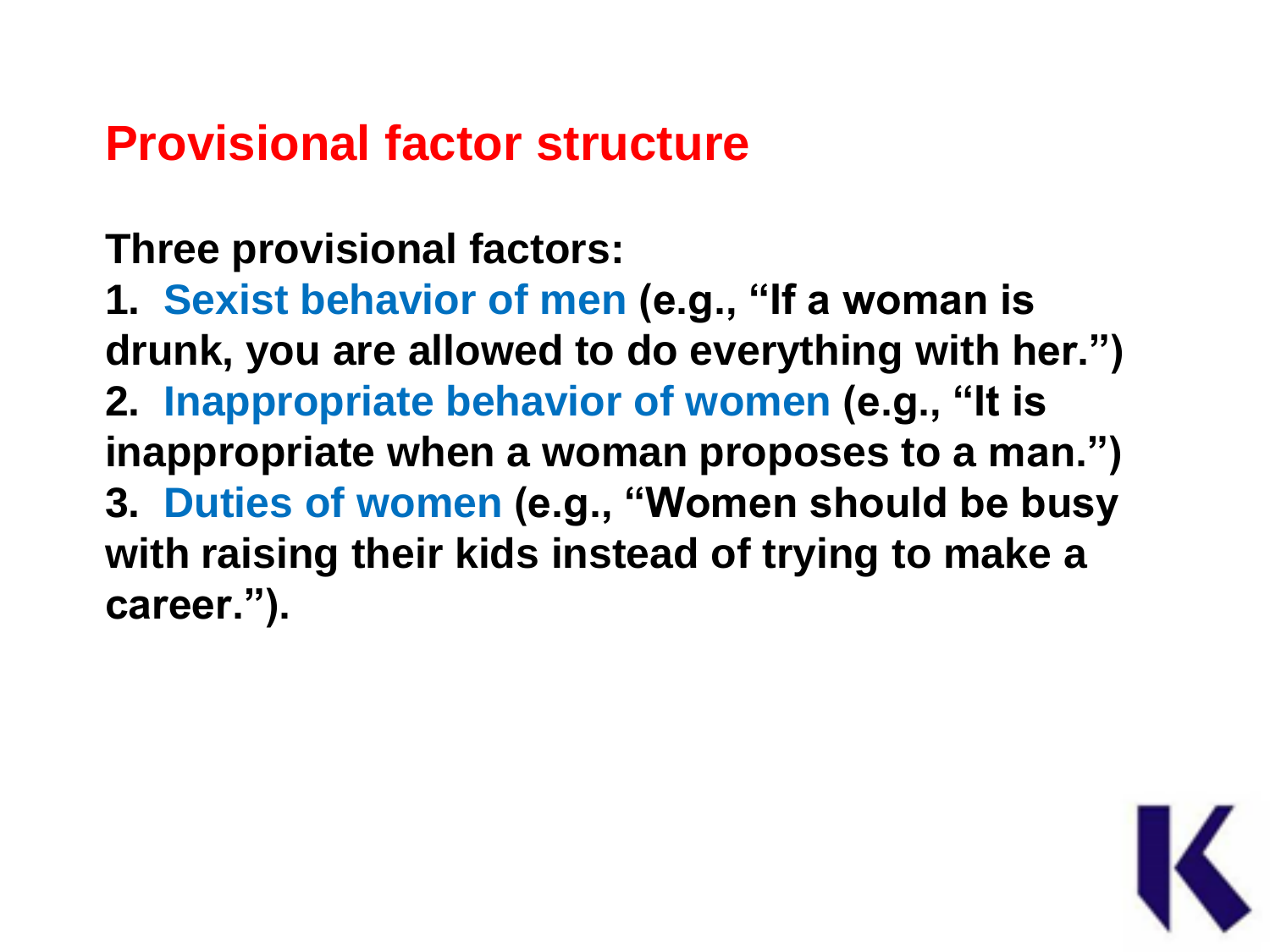# **Validity in 78 inpatients and 36 soccer players**

|                |                          | <b>Patients</b> | <b>Soccer players</b> |
|----------------|--------------------------|-----------------|-----------------------|
| Age            |                          | $-.27*$         | $-.11$                |
| <b>PCL-R</b>   | <b>Psychopathy</b>       | .02             | ---                   |
|                | <b>Affective</b>         | .13             | ---                   |
| <b>NEO-FFI</b> | <b>Neuroticism</b>       | .02             | .18                   |
|                | <b>Agreeableness</b>     | $-32**$         | $-0.33*$              |
|                | <b>Conscientiousness</b> | $-24*$          | .09                   |
| <b>STAS</b>    | <b>Trait anger</b>       | .07             | $.28*$                |
| <b>PFS-AV</b>  | <b>Hostility</b>         | $.40**$         | $-12$                 |
| <b>AQ-SF</b>   | <b>Verbal aggression</b> | $.34***$        | .29                   |
|                | Anger                    | $-13$           | $.34*$                |

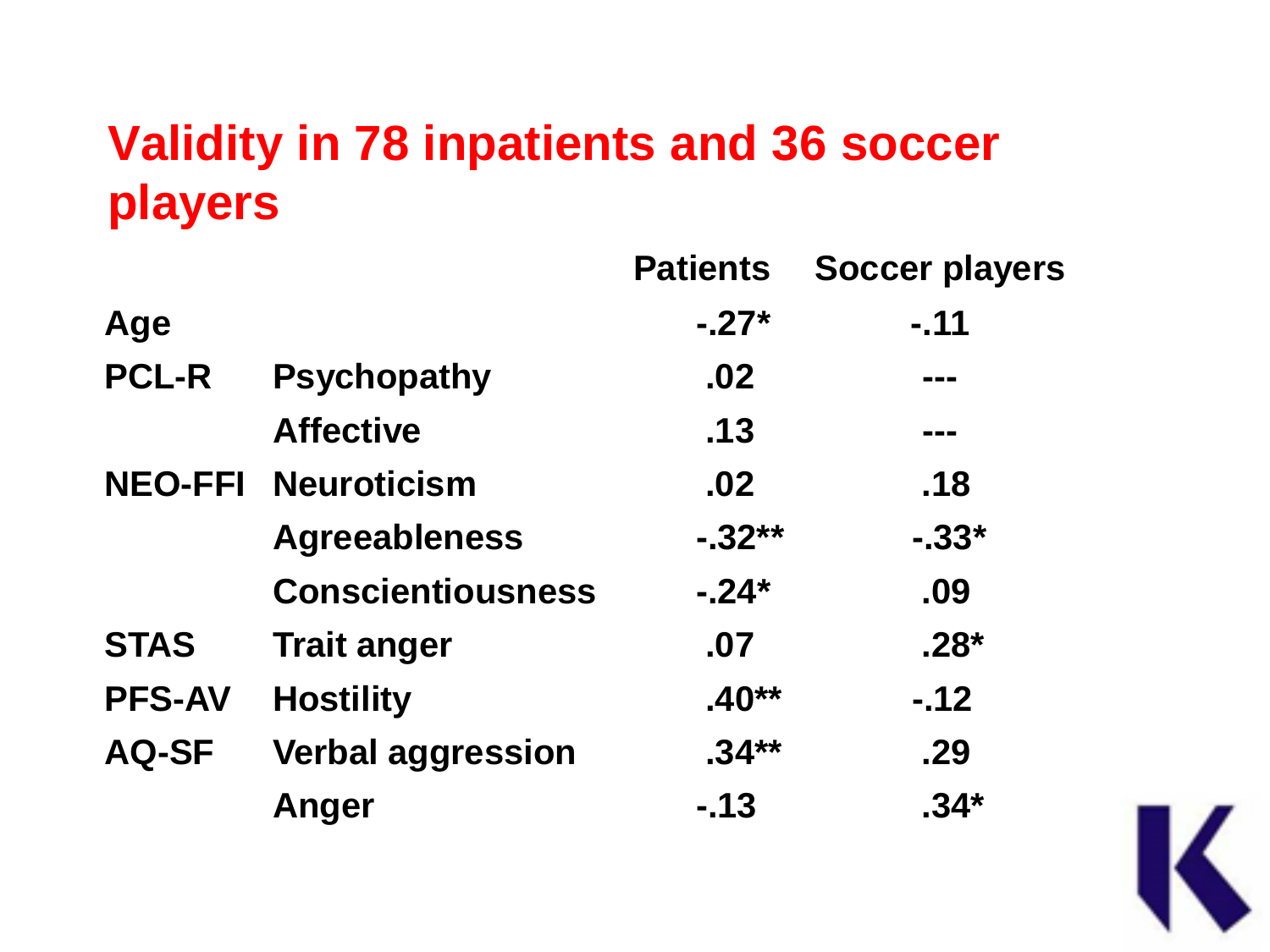### **Provisional conclusions**

- • **In patients, the attitudes toward women may be especially based on distrust and annoyance, and in soccer players more on powerlessness**
- • **Although no differences were found in total scores on the AWI between patients and soccer players, the first group scored significantly higher on items 7 and 8 which refer to sexual violence**
- • **The sexually violent patients did not score significantly higher on items than the remaining non-sexually violent patients**
- • **Different norms for different countries, depending on their Masculinity Index (Hofstede, 1980)**

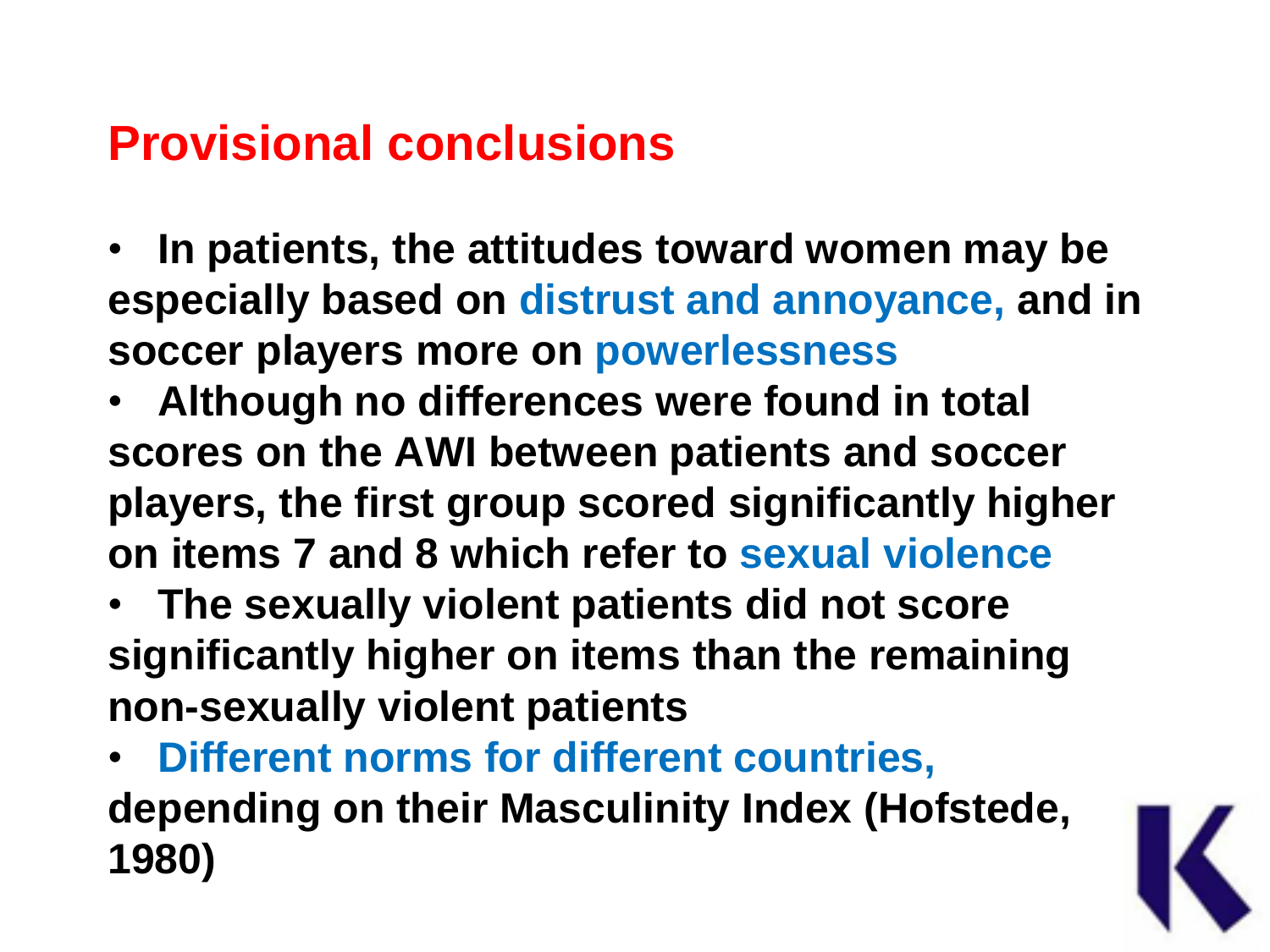### **General conclusions**

- • **There are indications that self-report questionnaires can be reliable and valid in forensic psychiatric patients when they have the format of a production-measure**
- • **However, disadvantage is that respondents must have a sufficient command of the Dutch language in reading and writing**
- • **For questionnaires about moral issues, specific norms need to determined for each country or culture**
- • **A manual with examples for the scoring of each item is still necessary**

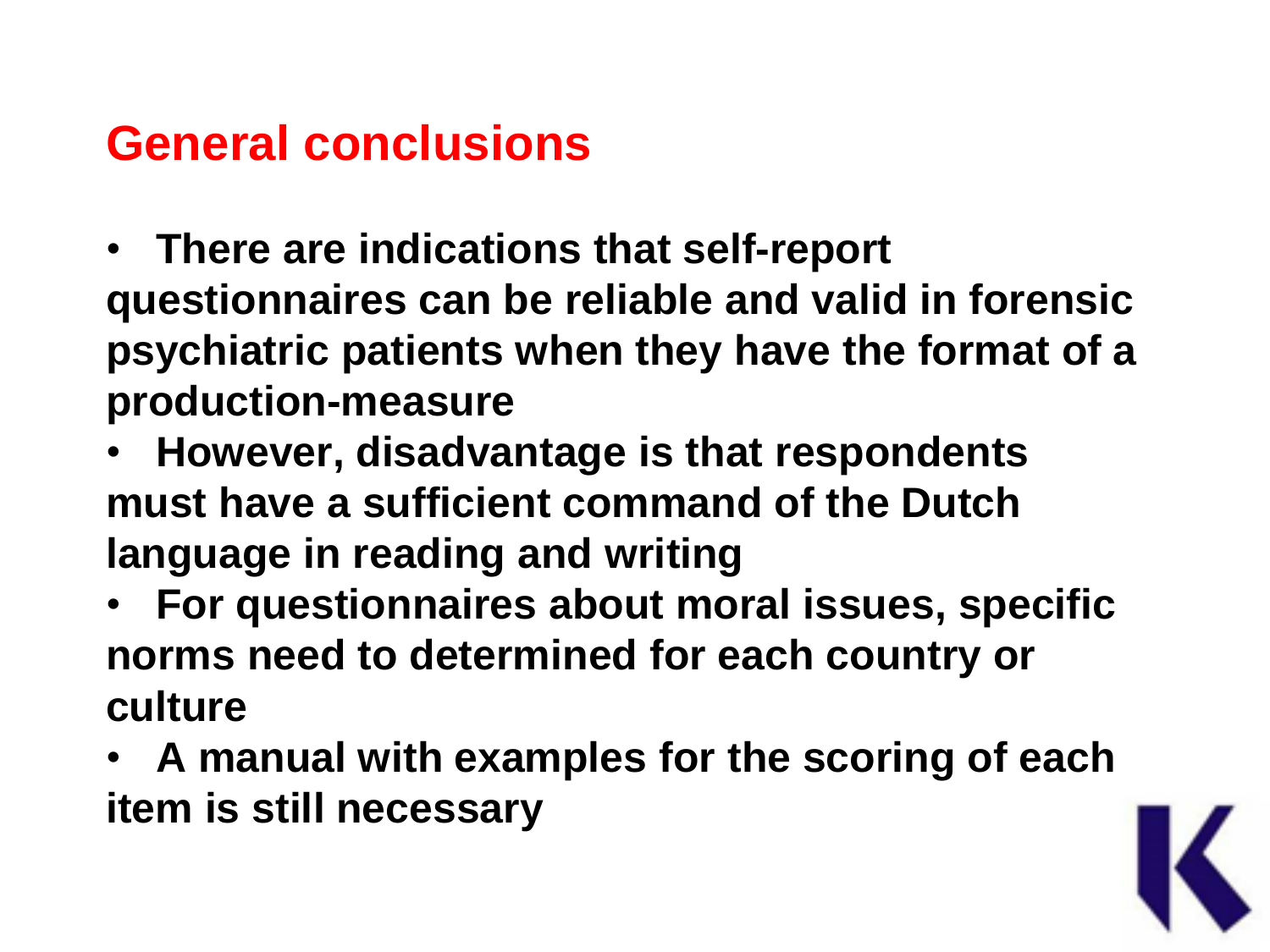#### **References**

**Gibbs, J. C., Basinger, K. S. & Fuller, D. (1992).** *Moral maturity: Measuring the development of sociomoral reflection.* **New Jersey: Erlbaum. doi: 10.1037/031668. Gibbs, J. C., Basinger, K. S., Grime, R. L., & Snarey, J. R. (2007). Moral judgment development across cultures: Revisiting Kohlberg's universality claims.**  *Developmental Review***,** *27***, 443–500. doi: 10.1016/j.dr.2007.04.001**. **Hofstede, G. (1980). Motivation, leadership, and organization: Do American theories apply abroad?**  *Organizational Dynamics, 9,* **42-63.**

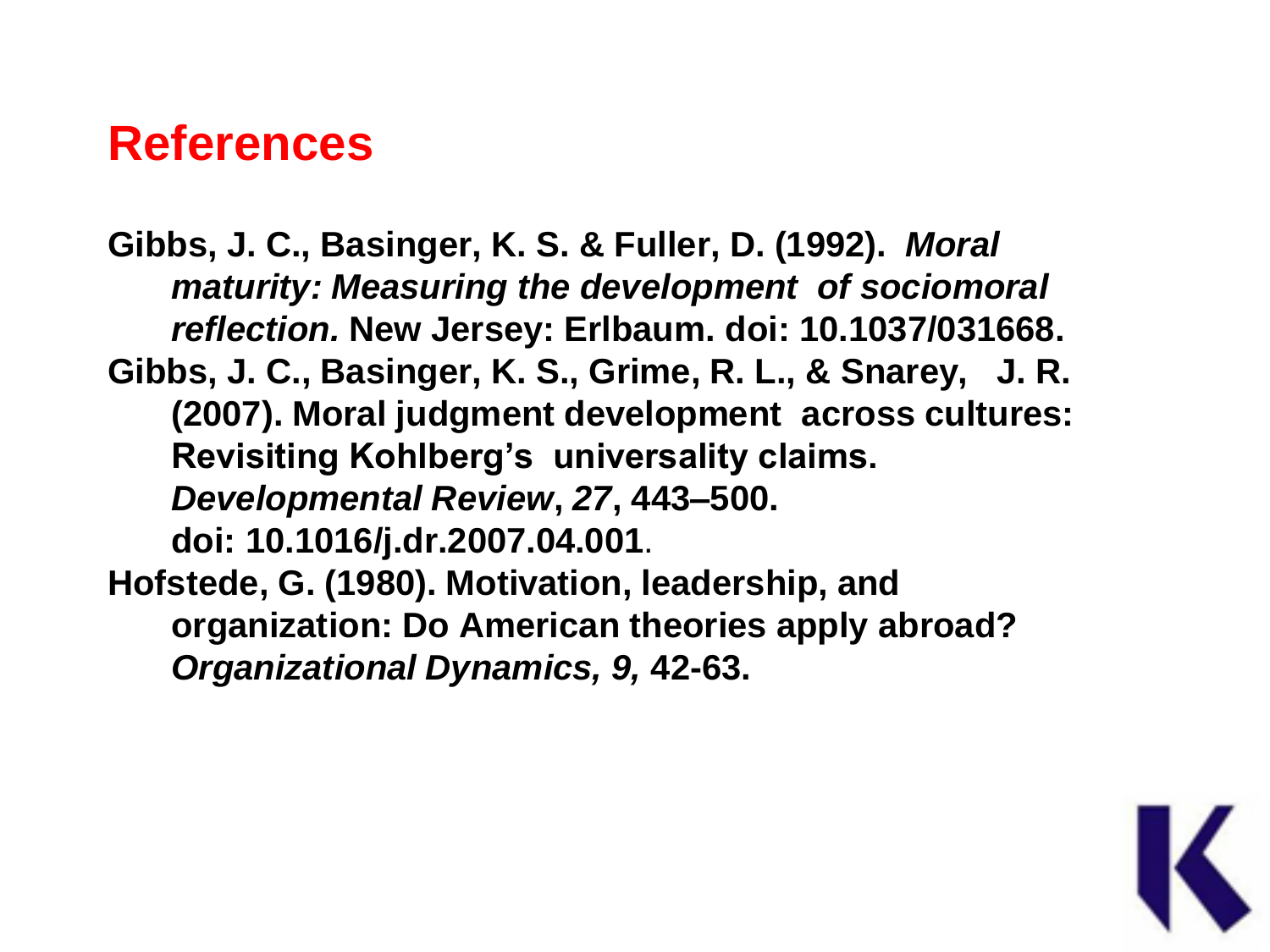#### **References (to be continued)**

**Hornsveld, R. H. J., Kraaimaat, F. W., & Zwets, A. J. (2012). The Adapted Version of the Sociomoral Reflection Measure (SRM-AV) in Dutch forensic psychiatric patients.**  *International Journal of Forensic Mental Health, 11,* **1-9. doi: 10.1080/14999013.2012.723667**

**Hornsveld, R. H. J., Soe-Agnie, S., Donker, J., & Wal, L. van der (2008). De ontwikkeling van een behandelprogramma voor gewelddadige forensisch psychiatrische patiënten met een cluster B persoonlijkheidsstoornis.** *Tijdschrift voor Psychiatrie, 50,*  **703-711***.*

**Hornsveld, R. H. J., Timonen, B., Kraaimaat, F. W., Zwets, A. J., & Kanters, T. (2013). Development of the Attitudes toward Women Inventory (AWI) in Dutch forensic psychiatric inpatients. Submitted.**